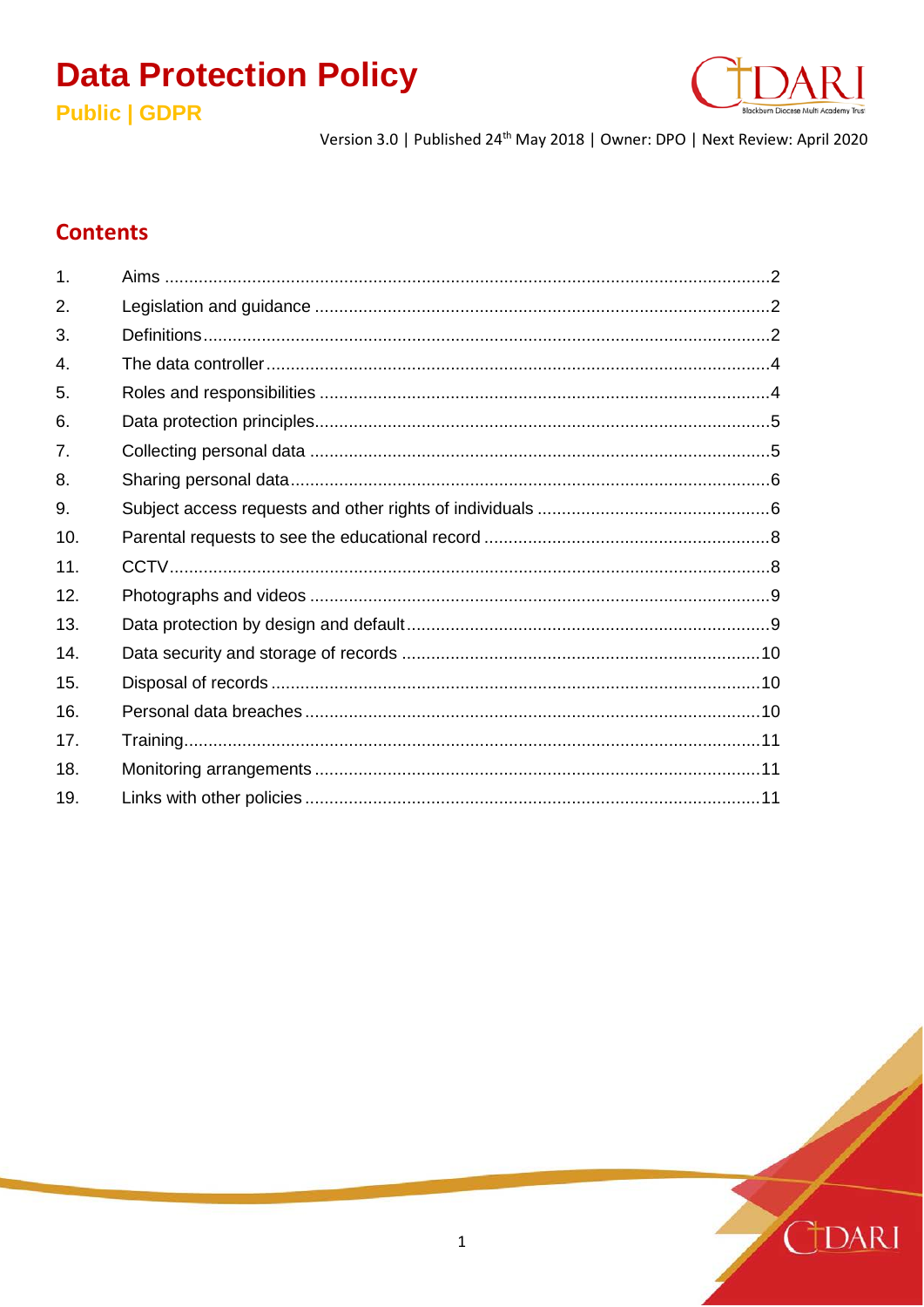# **1. Aims**

Our Trust aims to ensure that all personal data collected about staff, pupils, parents, governors, visitors and other individuals is collected, stored and processed in accordance with the [General Data Protection Regulation \(GDPR\)](http://data.consilium.europa.eu/doc/document/ST-5419-2016-INIT/en/pdf) and the expected provisions of the Data Protection Act 2018 (DPA 2018) as set out in th[e Data Protection Bill.](https://publications.parliament.uk/pa/bills/cbill/2017-2019/0153/18153.pdf)

This policy applies to all personal data, regardless of whether it is in paper or electronic format.

# **2. Legislation and guidance**

This policy meets the requirements of the GDPR and the expected provisions of the DPA 2018. It is based on guidance published by the Information Commissioner's Office (ICO) on th[e GDPR](https://ico.org.uk/for-organisations/guide-to-the-general-data-protection-regulation-gdpr/) and the ICO'[s code of practice for](https://ico.org.uk/media/for-organisations/documents/2014223/subject-access-code-of-practice.pdf)  [subject access requests.](https://ico.org.uk/media/for-organisations/documents/2014223/subject-access-code-of-practice.pdf)

It also reflects the ICO's [code of practice](https://ico.org.uk/media/for-organisations/documents/1542/cctv-code-of-practice.pdf) for the use of surveillance cameras and personal information.

In addition, this policy complies with regulation 5 of the [Education \(Pupil Information\) \(England\) Regulations 2005,](http://www.legislation.gov.uk/uksi/2005/1437/regulation/5/made) which gives parents the right of access to their child's educational record.

In addition, this policy complies with our funding agreement and articles of association.

### **3. Definitions**

| <b>Term</b>                         | <b>Definition</b>                                                                                                                               |
|-------------------------------------|-------------------------------------------------------------------------------------------------------------------------------------------------|
| <b>Personal data</b>                | Any information relating to an identified, or<br>identifiable, individual.                                                                      |
|                                     | This may include the individual's:                                                                                                              |
|                                     | Name (including initials)<br>$\bullet$                                                                                                          |
|                                     | Identification number                                                                                                                           |
|                                     | Location data                                                                                                                                   |
|                                     | Online identifier, such as a username                                                                                                           |
|                                     | It may also include factors specific to the<br>individual's physical, physiological, genetic,<br>mental, economic, cultural or social identity. |
| Special categories of personal data | Personal data which is more sensitive and so<br>needs more protection, including information<br>about an individual's:                          |
|                                     | Racial or ethnic origin                                                                                                                         |
|                                     | Political opinions                                                                                                                              |
|                                     | Religious or philosophical beliefs                                                                                                              |
|                                     | Trade union membership                                                                                                                          |

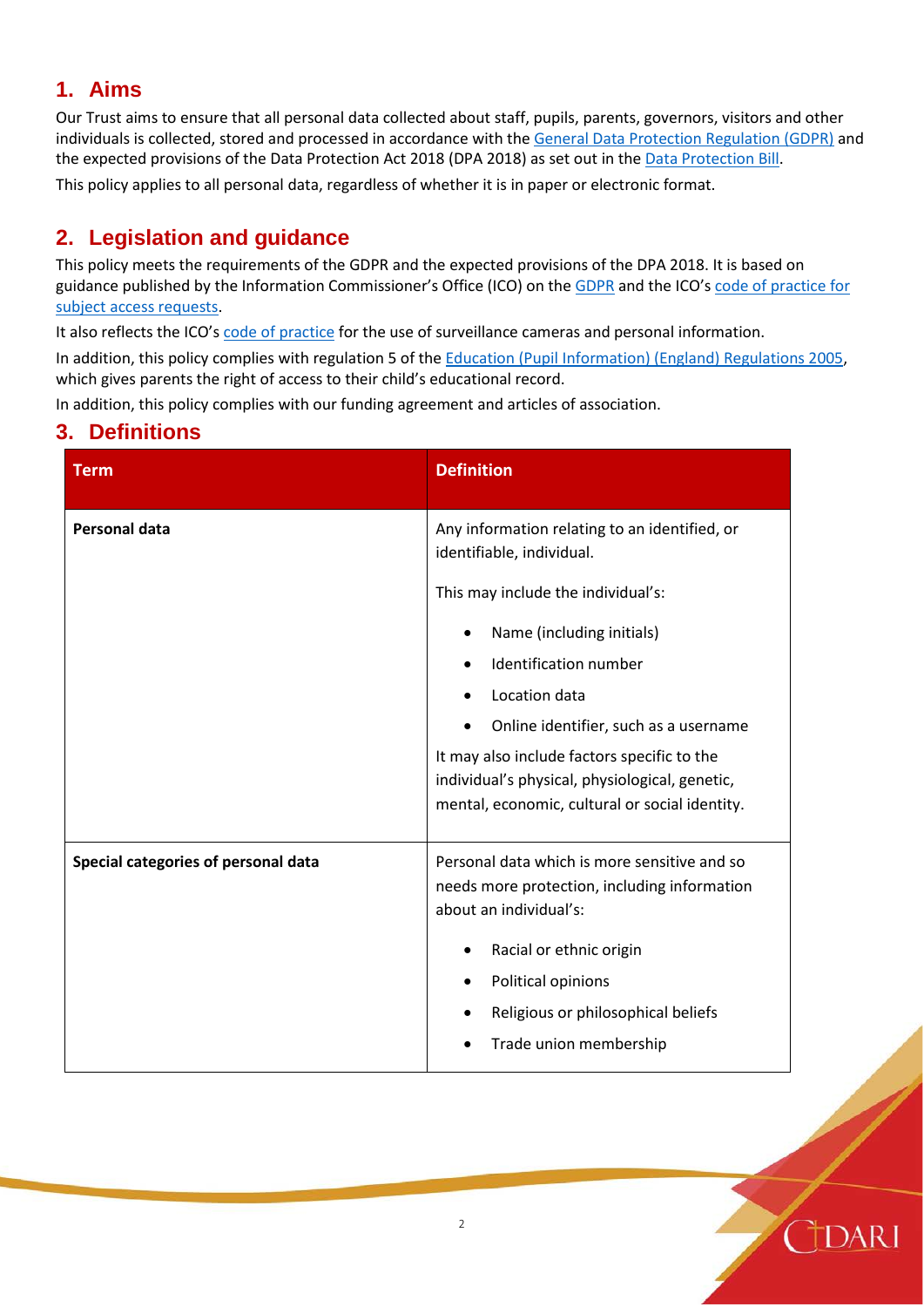|                      | Genetics<br>Biometrics (such as fingerprints, retina<br>and iris patterns), where used for<br>identification purposes<br>Health - physical or mental<br>Sex life or sexual orientation                                           |
|----------------------|----------------------------------------------------------------------------------------------------------------------------------------------------------------------------------------------------------------------------------|
| Processing           | Anything done to personal data, such as<br>collecting, recording, organising, structuring,<br>storing, adapting, altering, retrieving, using,<br>disseminating, erasing or destroying.<br>Processing can be automated or manual. |
| Data subject         | The identified or identifiable individual whose<br>personal data is held or processed.                                                                                                                                           |
| Data controller      | A person or organisation that determines the<br>purposes and the means of processing of<br>personal data.                                                                                                                        |
| Data processor       | A person or other body, other than an employee<br>of the data controller, who processes personal<br>data on behalf of the data controller.                                                                                       |
| <b>The Trust</b>     | Cidari Multi Academy Trust (Cidari Education Ltd)<br>including any of its member Academies.                                                                                                                                      |
| Personal data breach | A breach of security leading to the accidental or<br>unlawful destruction, loss, alteration,<br>unauthorised disclosure of, or access to personal<br>data.                                                                       |

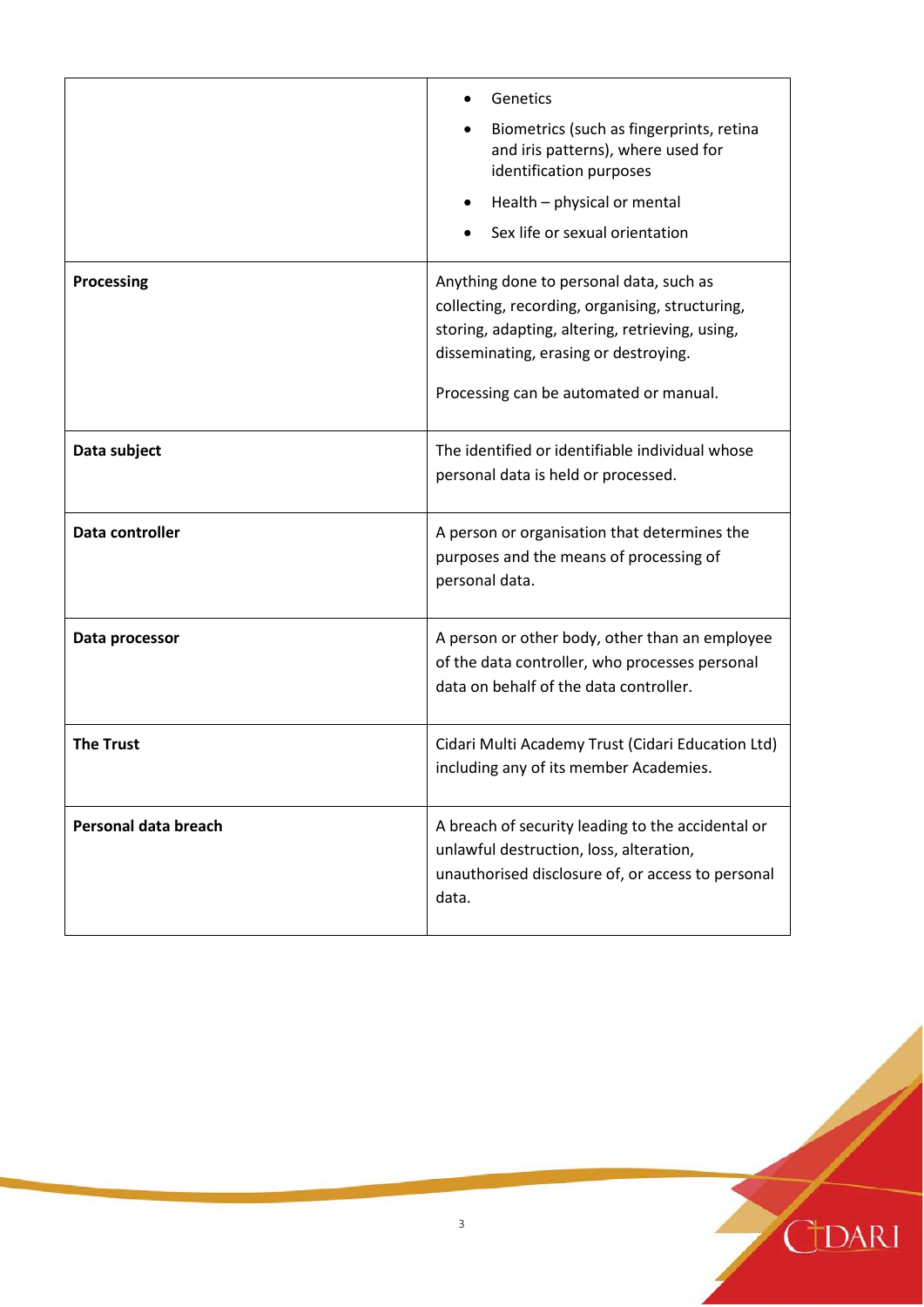# **4. The data controller**

Our Trust processes personal data relating to parents, pupils, staff, governors, trustees, visitors and others, and therefore is a data controller.

The Trust is registered as a data controller with the ICO and will renew this registration annually or as otherwise legally required.

# **5. Roles and responsibilities**

This policy applies to **all staff** employed by our Trust, and to external organisations or individuals working on our behalf. Staff who do not comply with this policy may face disciplinary action.

#### **5.1 Trust Board**

The Trust Board of Directors (through its Local Governing Committees) has overall responsibility for ensuring that our organisation complies with all relevant data protection obligations.

#### **5.2 Data protection officer**

The data protection officer (DPO) is responsible for overseeing the implementation of this policy, monitoring our compliance with data protection law, and developing related policies and guidelines where applicable.

They will provide an annual report of their activities directly to the governing board and, where relevant, report to the board their advice and recommendations on Trust data protection issues.

The DPO is also the first point of contact for individuals whose data the Trust processes, and for the ICO.

Full details of the DPO's responsibilities are set out in their job description.

**Our DPO is Matt McIver and is contactable a[t dpo@cidari.co.uk](mailto:dpo@cidari.co.uk)**

#### **5.3 Chief Executive and Headteachers**

The CEO and Headteachers act as the representative of the data controller on a day-to-day basis.

#### **5.4 All staff**

Staff are responsible for:

- Collecting, storing and processing any personal data in accordance with this policy
- Informing the Trust of any changes to their personal data, such as a change of address
- Contacting the DPO in the following circumstances:
	- $\circ$  With any questions about the operation of this policy, data protection law, retaining personal data or keeping personal data secure
	- o If they have any concerns that this policy is not being followed
	- $\circ$  If they are unsure whether or not they have a lawful basis to use personal data in a particular way
	- o If they need to rely on or capture consent, draft a privacy notice, deal with data protection rights invoked by an individual, or transfer personal data outside the European Economic Area
	- o If there has been a data breach
	- $\circ$  Whenever they are engaging in a new activity that may affect the privacy rights of individuals
	- $\circ$  If they need help with any contracts or sharing personal data with third parties

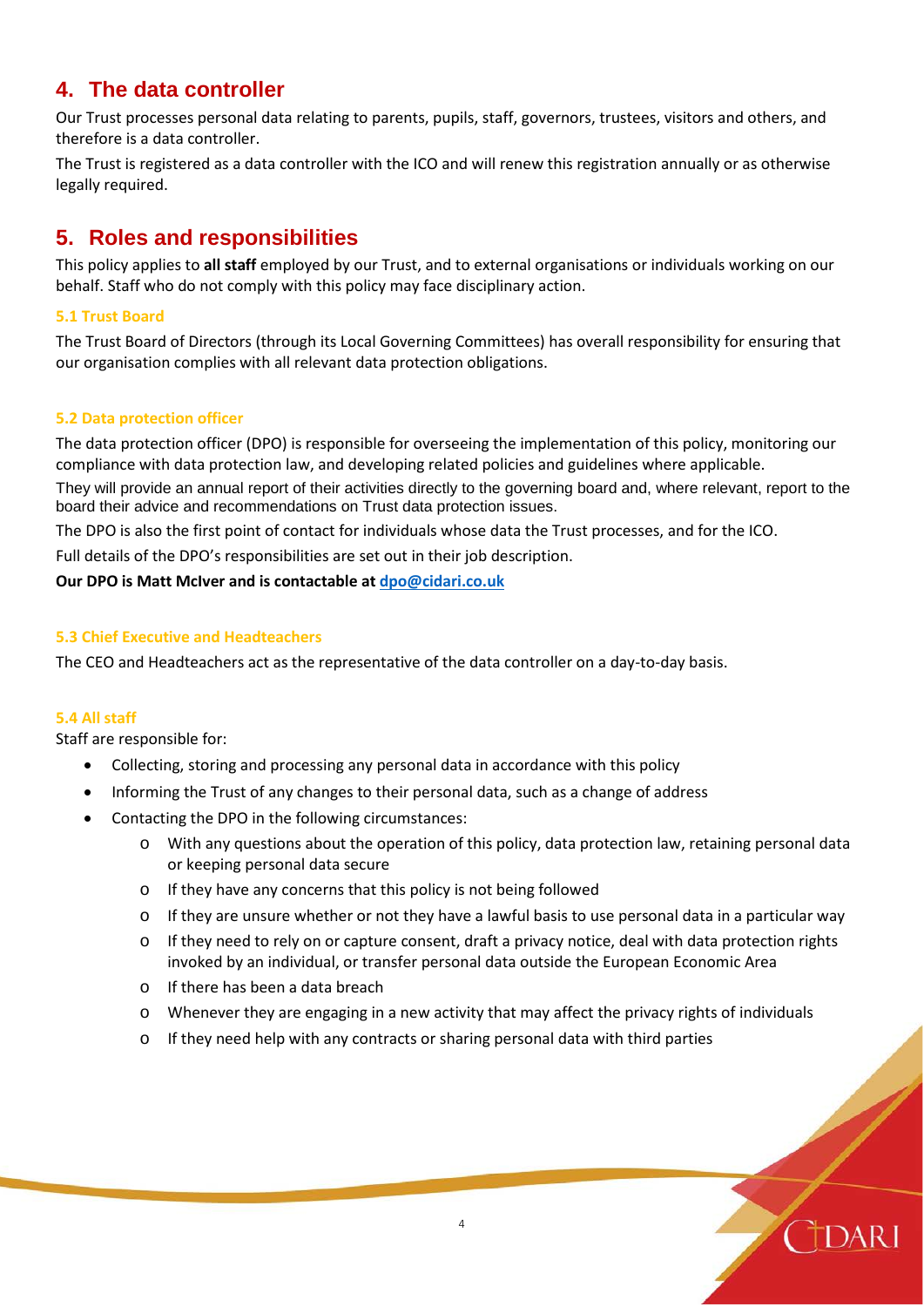# **6. Data protection principles**

The GDPR is based on data protection principles that our Trust must comply with. The principles say that personal data must be:

- Processed lawfully, fairly and in a transparent manner
- Collected for specified, explicit and legitimate purposes
- Adequate, relevant and limited to what is necessary to fulfil the purposes for which it is processed
- Accurate and, where necessary, kept up to date
- Kept for no longer than is necessary for the purposes for which it is processed
- Processed in a way that ensures it is appropriately secure

This policy sets out how the Trust aims to comply with these principles.

### **7. Collecting personal data**

#### **7.1 Lawfulness, fairness and transparency**

We will only process personal data where we have one of 6 'lawful bases' (legal reasons) to do so under data protection law:

- The data needs to be processed so that the Trust can **fulfil a contract** with the individual, or the individual has asked the Trust to take specific steps before entering into a contract
- The data needs to be processed so that the Trust can **comply with a legal obligation**
- The data needs to be processed to ensure the **vital interests** of the individual e.g. to protect someone's life
- The data needs to be processed so that the Trust, as a public authority, can perform a task **in the public interest,** and carry out its official functions
- The data needs to be processed for the **legitimate interests** of the Trust or a third party (provided the individual's rights and freedoms are not overridden)
- The individual (or their parent/carer when appropriate in the case of a pupil) has freely given clear **consent**

For special categories of personal data, we will also meet one of the special category conditions for processing which are set out in the GDPR and Data Protection Act 2018.

If we offer online services to pupils, such as classroom apps, and we intend to rely on consent as a basis for processing, we will get parental consent (except for online counselling and preventive services).

If we offer online services to pupils, such as classroom apps, and we intend to rely on consent as a basis for processing, we will get parental consent where the pupil is under 13 (except for online counselling and preventive services).

Whenever we first collect personal data directly from individuals, we will provide them with the relevant information required by data protection law.

#### **7.2 Limitation, minimisation and accuracy**

We will only collect personal data for specified, explicit and legitimate reasons. We will explain these reasons to the individuals when we first collect their data.

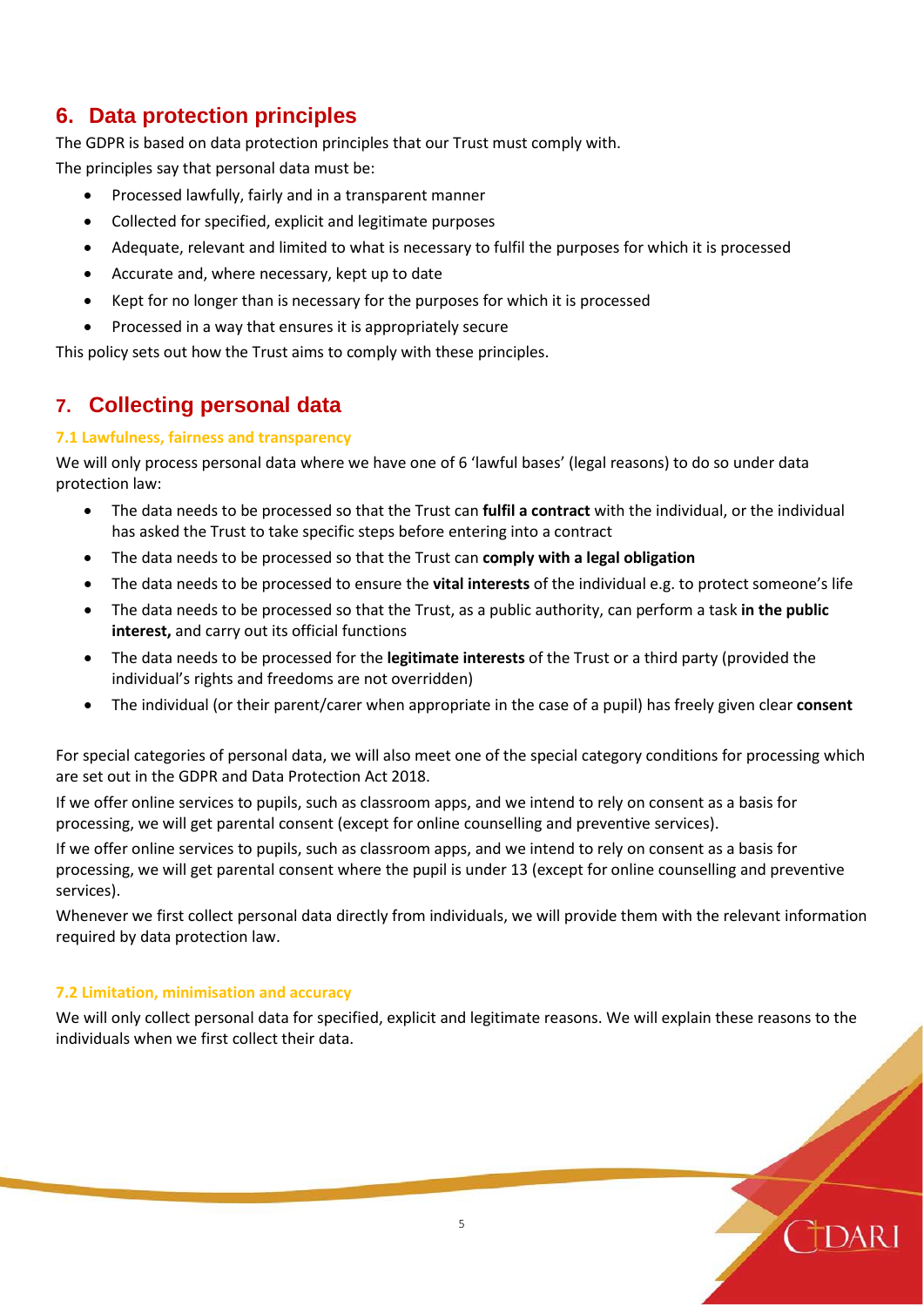If we want to use personal data for reasons other than those given when we first obtained it, we will inform the individuals concerned before we do so, and seek consent where necessary.

Staff must only process personal data where it is necessary in order to do their jobs.

When staff no longer need the personal data they hold, they must ensure it is deleted or anonymised. This will be done in accordance with the Trusts Records Retention Policy.

### **8. Sharing personal data**

We will not normally share personal data with anyone else, but may do so where:

- There is an issue with a pupil or parent/carer that puts the safety of our staff at risk
- We need to liaise with other agencies we will seek consent as necessary before doing this
- Our suppliers or contractors need data to enable us to provide services to our staff and pupils for example, IT companies. When doing this, we will:
	- o Only appoint suppliers or contractors which can provide sufficient guarantees that they comply with data protection law
	- o Establish a data sharing agreement with the supplier or contractor, either in the contract or as a standalone agreement, to ensure the fair and lawful processing of any personal data we share
	- o Only share data that the supplier or contractor needs to carry out their service, and information necessary to keep them safe while working with us

We will also share personal data with law enforcement and government bodies where we are legally required to do so, including for:

- The prevention or detection of crime and/or fraud
- The apprehension or prosecution of offenders
- The assessment or collection of tax owed to HMRC
- In connection with legal proceedings
- Where the disclosure is required to satisfy our safeguarding obligations
- Research and statistical purposes, as long as personal data is sufficiently anonymised or consent has been provided

We may also share personal data with emergency services and local authorities to help them to respond to an emergency situation that affects any of our pupils or staff.

Where we transfer personal data to a country or territory outside the European Economic Area, we will do so in accordance with data protection law.

### **9. Subject access requests and other rights of individuals**

#### **9.1 Subject access requests**

Individuals have a right to make a 'subject access request' to gain access to personal information that the Trust holds about them. This includes:

- Confirmation that their personal data is being processed
- Access to a copy of the data
- The purposes of the data processing
- The categories of personal data concerned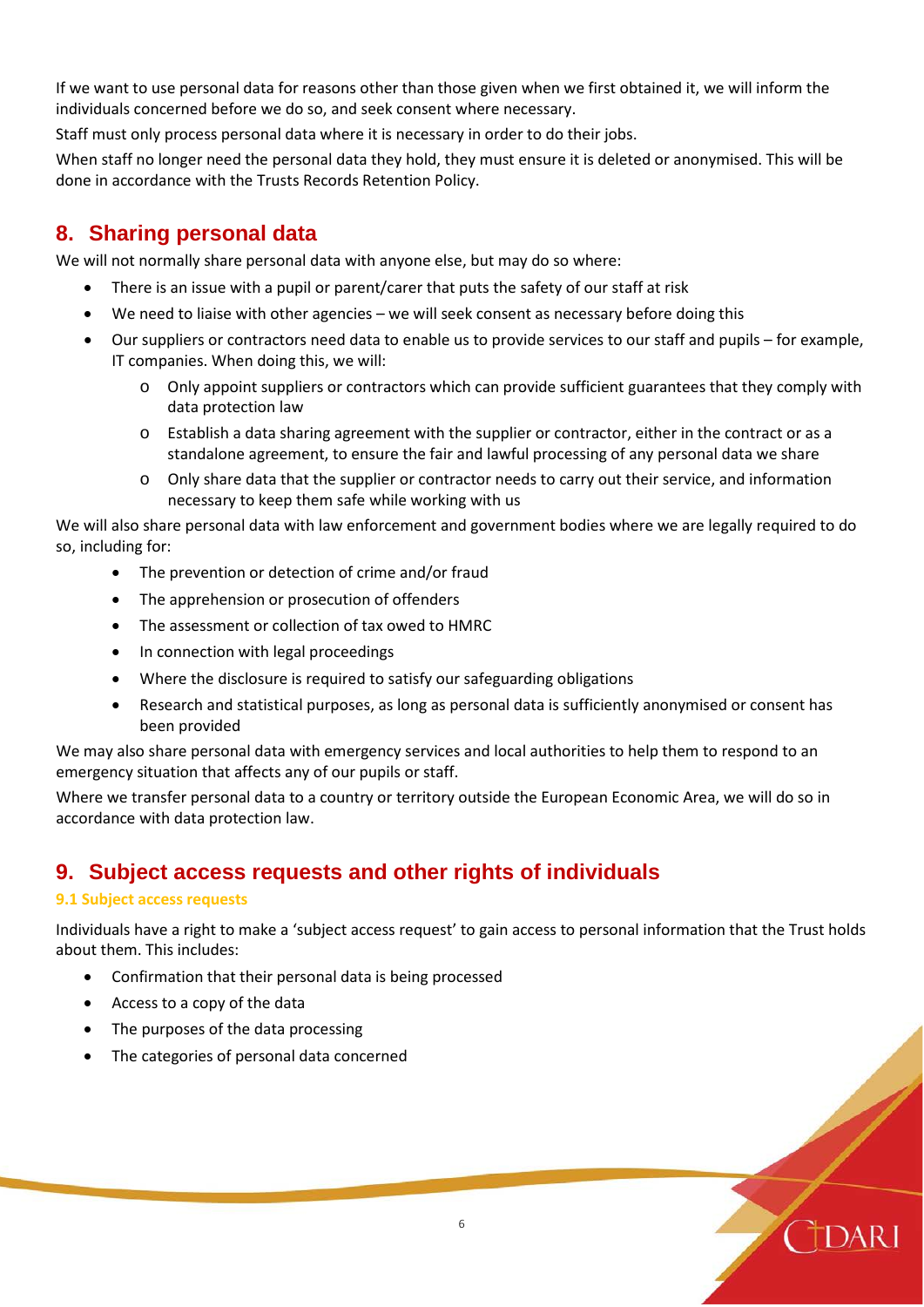- Who the data has been, or will be, shared with
- How long the data will be stored for, or if this isn't possible, the criteria used to determine this period
- The source of the data, if not the individual
- Whether any automated decision-making is being applied to their data, and what the significance and consequences of this might be for the individual

Subject access requests must be submitted in writing, either by letter, email or fax to the DPO. They should include:

- Name of individual
- Correspondence address
- Contact number and email address
- Details of the information requested

If staff receive a subject access request they must immediately forward it to the DPO.

#### **9.2 Children and subject access requests**

Personal data about a child belongs to that child, and not the child's parents or carers. For a parent or carer to make a subject access request with respect to their child, the child must either be unable to understand their rights and the implications of a subject access request, or have given their consent.

Children below the age of 12 are generally not regarded to be mature enough to understand their rights and the implications of a subject access request. Therefore, most subject access requests from parents or carers of pupils at our primary Academies may be granted without the express permission of the pupil. This is not a rule and a pupil's ability to understand their rights will always be judged on a case-by-case basis.

Children aged 12 and above are generally regarded to be mature enough to understand their rights and the implications of a subject access request. Therefore, most subject access requests from parents or carers of pupils at our secondary Academies may not be granted without the express permission of the pupil. This is not a rule and a pupil's ability to understand their rights will always be judged on a case-by-case basis.

#### **9.3 Responding to subject access requests**

When responding to requests, we:

- May ask the individual to provide 2 forms of identification
- May contact the individual via phone to confirm the request was made
- Will respond without delay and within 1 month of receipt of the request
- Will provide the information free of charge
- May tell the individual we will comply within 3 months of receipt of the request, where a request is complex or numerous. We will inform the individual of this within 1 month, and explain why the extension is necessary

We will not disclose information if it:

- Might cause serious harm to the physical or mental health of the pupil or another individual
- Would reveal that the child is at risk of abuse, where the disclosure of that information would not be in the child's best interests
- Is contained in adoption or parental order records
- Is given to a court in proceedings concerning the child

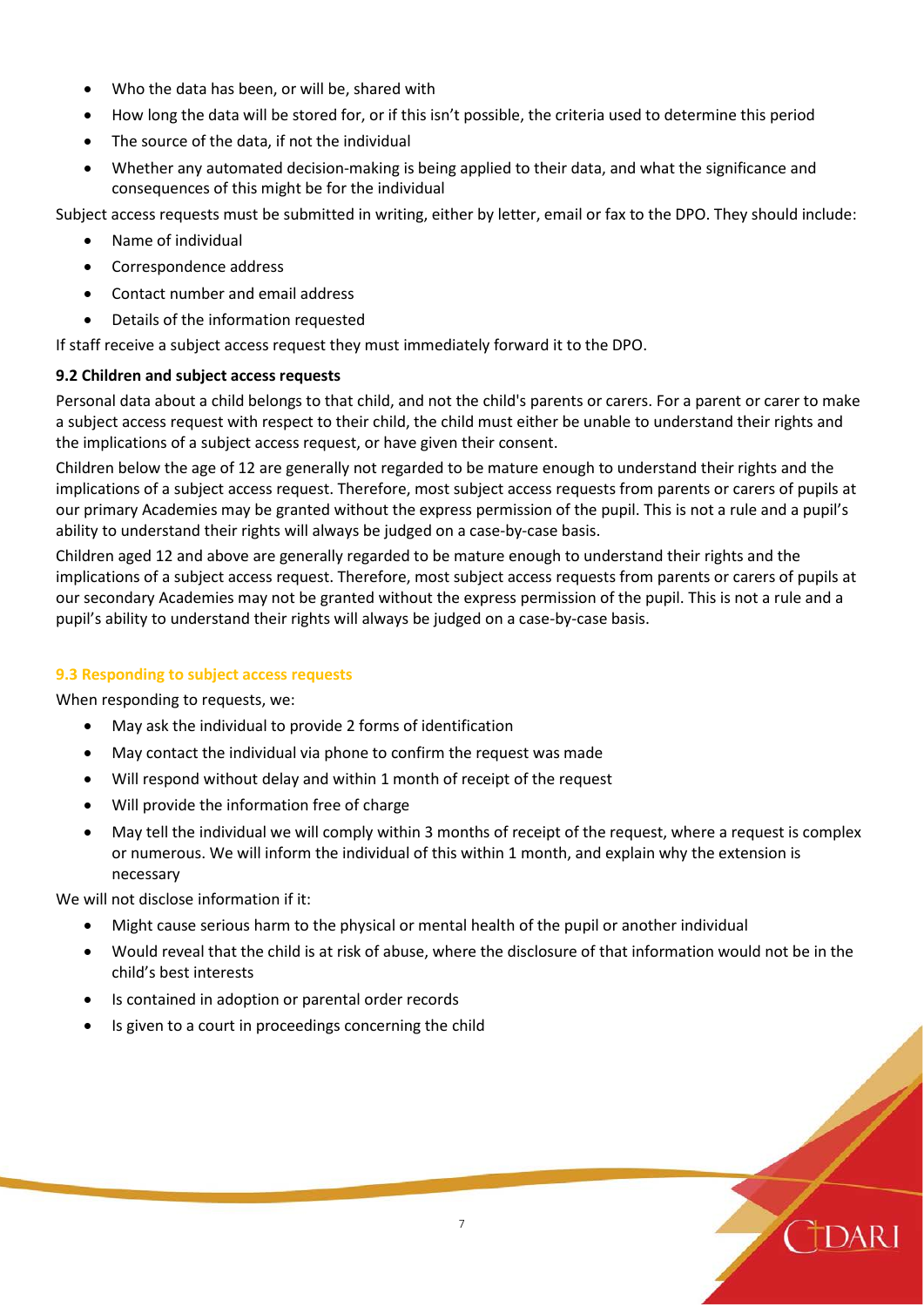If the request is unfounded or excessive, we may refuse to act on it, or charge a reasonable fee which takes into account administrative costs.

A request will be deemed to be unfounded or excessive if it is repetitive, or asks for further copies of the same information.

When we refuse a request, we will tell the individual why, and tell them they have the right to complain to the ICO.

#### **9.4 Other data protection rights of the individual**

In addition to the right to make a subject access request (see above), and to receive information when we are collecting their data about how we use and process it (see section 7), individuals also have the right to:

- Withdraw their consent to processing at any time
- Ask us to rectify, erase or restrict processing of their personal data, or object to the processing of it (in certain circumstances)
- Prevent use of their personal data for direct marketing
- Challenge processing which has been justified on the basis of public interest
- Request a copy of agreements under which their personal data is transferred outside of the European Economic Area
- Object to decisions based solely on automated decision making or profiling (decisions taken with no human involvement, that might negatively affect them)
- Prevent processing that is likely to cause damage or distress
- Be notified of a data breach in certain circumstances
- Make a complaint to the ICO
- Ask for their personal data to be transferred to a third party in a structured, commonly used and machinereadable format (in certain circumstances)

Individuals should submit any request to exercise these rights to the DPO. If staff receive such a request, they must immediately forward it to the DPO.

### **10.Parental requests to see the educational record**

Parents, or those with parental responsibility, can request to have access to their childs educational record (which includes most information about a pupil). Such requests should be made directly to the Academy. Details of the process and charges can be found on the local Academy website.

# **11.CCTV**

We use CCTV in various locations around Trust sites to ensure it remains safe. We will adhere to the ICO's code of [practice](https://ico.org.uk/media/for-organisations/documents/1542/cctv-code-of-practice.pdf) for the use of CCTV.

We do not need to ask individuals' permission to use CCTV, but we make it clear where individuals are being recorded. Security cameras are clearly visible and accompanied by prominent signs explaining that CCTV is in use. Any enquiries about the CCTV system should be directed to the Trust Head of Operations.

8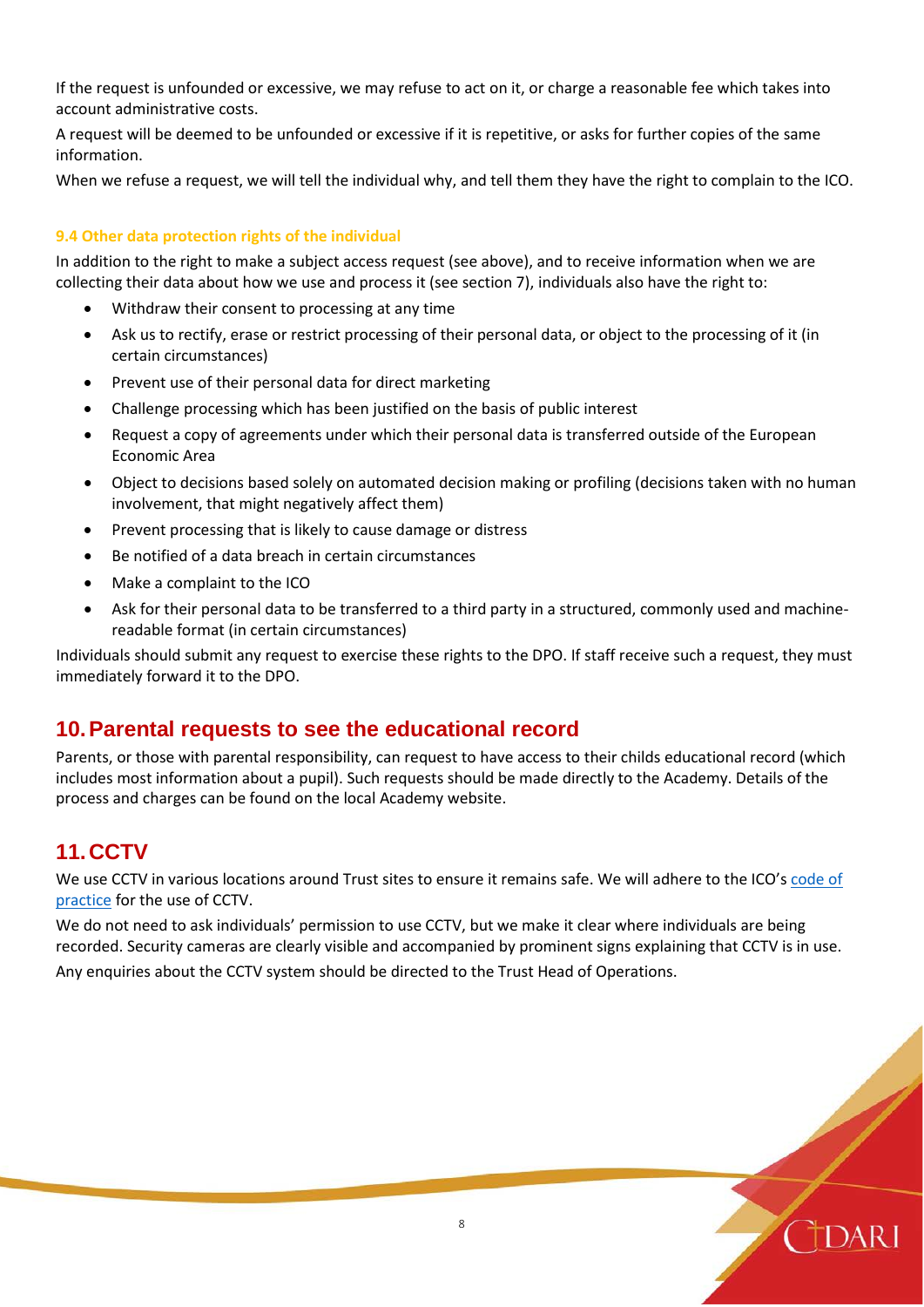# **12.Photographs and videos**

As part of our Trust activities, we may take photographs and record images of individuals within our Trust.

We will obtain written consent from parents/carers for photographs and videos to be taken of their child for communication, marketing and promotional materials. We will clearly explain how the photograph and/or video will be used to both the parent/carer and pupil.

We will also obtain written consent from parents/carers, or pupils aged 18 and over, for photographs and videos to be taken of pupils for communication, marketing and promotional materials.

Where we need parental consent, we will clearly explain how the photograph and/or video will be used to both the parent/carer and pupil. Where we don't need parental consent, we will clearly explain to the pupil how the photograph and/or video will be used.

Uses may include:

- Within both Academy and wider Trust notice boards and publications magazines, brochures, newsletters, etc.
- Outside of school by external agencies such as the school photographer, newspapers, campaigns
- Online on Academy and wider Trust websites.
- Trust and Academy social media channels including but not limited to Twitter, Facebook, Instagram, LinkedIn.

Consent can be refused or withdrawn at any time. If consent is withdrawn, we will delete the photograph or video and not distribute it further.

When using photographs and videos in this way we will not accompany them with any other personal information about the child, to ensure they cannot be identified.

Please see our social media policy for further information on use and guidance for social media.

See our safeguarding and child protection policies for more information on our use of photographs and videos.

# **13.Data protection by design and default**

We will put measures in place to show that we have integrated data protection into all of our data processing activities, including:

- Appointing a suitably qualified DPO, and ensuring they have the necessary resources to fulfil their duties and maintain their expert knowledge
- Only processing personal data that is necessary for each specific purpose of processing, and always in line with the data protection principles set out in relevant data protection law (see section 6)
- Completing privacy impact assessments where the Trusts processing of personal data presents a high risk to rights and freedoms of individuals, and when introducing new technologies (the DPO will advise on this process)
- Integrating data protection into internal documents including this policy, any related policies and privacy notices
- Regularly training members of staff on data protection law, this policy, any related policies and any other data protection matters; we will also keep a record of attendance
- Regularly conducting reviews and audits to test our privacy measures and make sure we are compliant
- Maintaining records of our processing activities, including:

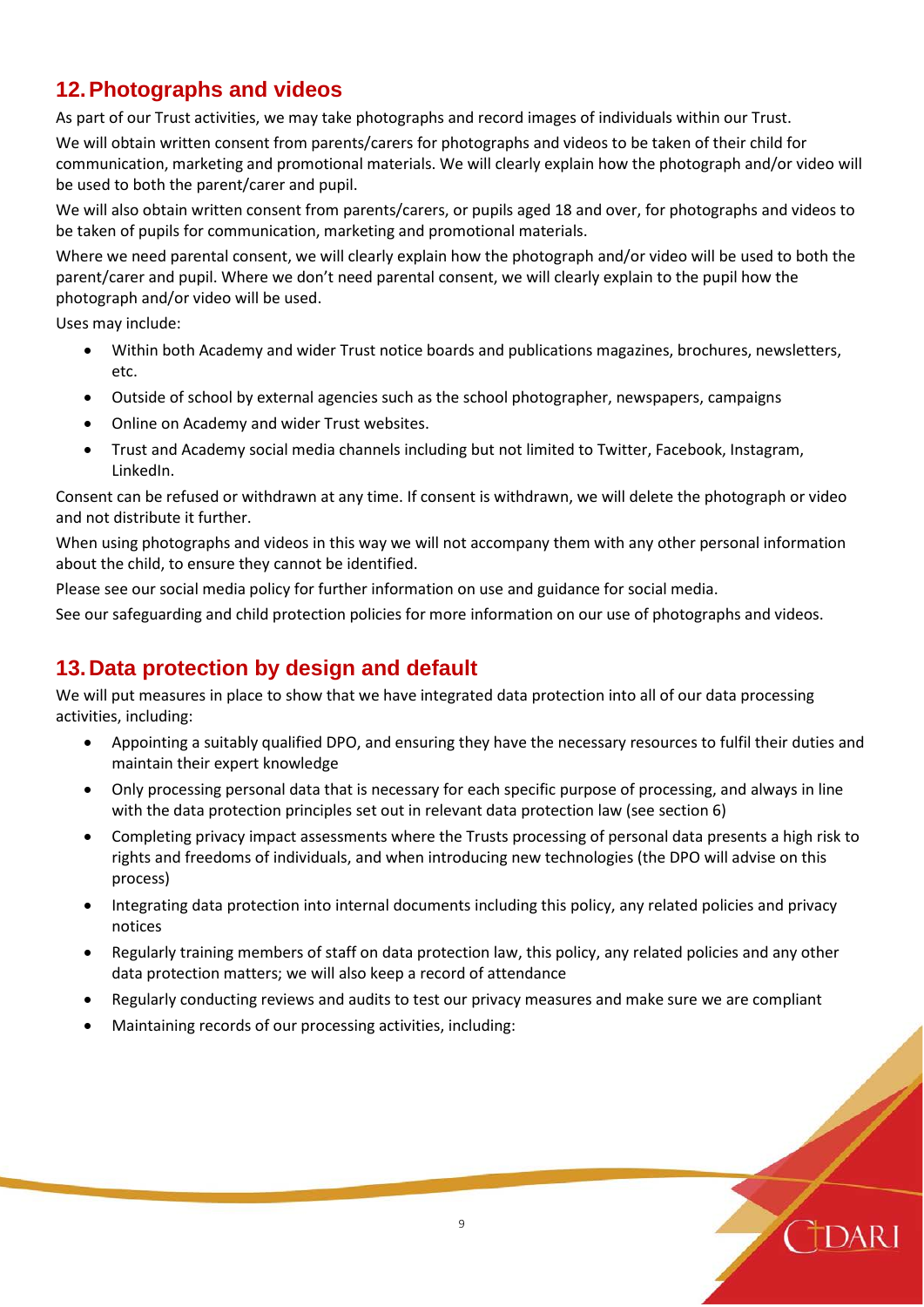- o For the benefit of data subjects, making available the name and contact details of our Trust and DPO and all information we are required to share about how we use and process their personal data (via our privacy notices)
- o For all personal data that we hold, maintaining an internal record of the type of data, data subject, how and why we are using the data, any third-party recipients, how and why we are storing the data, retention periods and how we are keeping the data secure

### **14.Data security and storage of records**

We will protect personal data and keep it safe from unauthorised or unlawful access, alteration, processing or disclosure, and against accidental or unlawful loss, destruction or damage.

In particular:

- Paper-based records and portable electronic devices, such as laptops and hard drives that contain personal data are kept under lock and key when not in use
- Papers containing confidential personal data must not be left on office and classroom desks, on staffroom tables, pinned to notice/display boards, or left anywhere else where there is general access
- Where personal information needs to be taken off site, staff must sign it in and out from the Academy office as per agreed conventions
- Passwords that are at least 8 characters long containing letters and numbers are used to access Trust networks, computers, laptops and other electronic devices. Staff and pupils are reminded to change their passwords at regular intervals
- Encryption software is used to protect all portable devices and removable media, such as laptops and USB devices
- Staff, pupils or governors who store personal information on their personal devices are expected to follow the same security procedures as for Trust-owned equipment *(Link to relevant policies – ICT User Agreement (STG) Do we need a Trust policy?*
- Where we need to share personal data with a third party, we carry out due diligence and take reasonable steps to ensure it is stored securely and adequately protected (see section 8)

### **15.Disposal of records**

Personal data that is no longer needed will be disposed of securely. Personal data that has become inaccurate or out of date will also be disposed of securely, where we cannot or do not need to rectify or update it.

For example, we will shred or incinerate paper-based records, and overwrite or delete electronic files. We may also use a third party to safely dispose of records on the Trusts behalf. If we do so, we will require the third party to provide sufficient guarantees that it complies with data protection law.

### **16.Personal data breaches**

The Trust will make all reasonable endeavours to ensure that there are no personal data breaches.

In the unlikely event of a suspected data breach, we will follow the procedure set out in appendix 1.

When appropriate, we will report the data breach to the ICO within 72 hours. Such breaches in an Academy context may include, but are not limited to:

• A non-anonymised dataset being published on the Academy website which shows the exam results of pupils eligible for the pupil premium

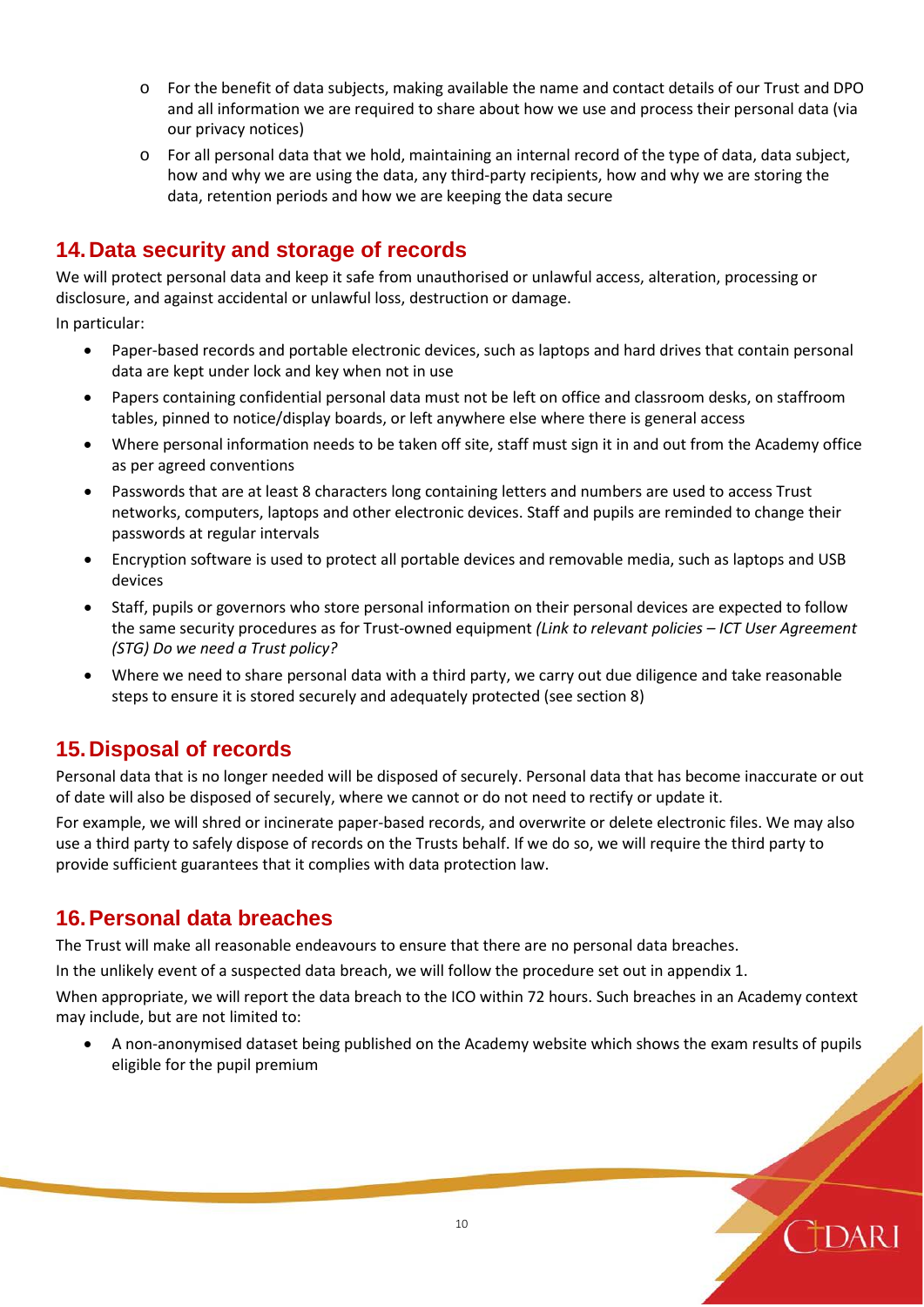- Safeguarding information being made available to an unauthorised person
- The theft of a Trust laptop containing non-encrypted personal data about pupils

### **17.Training**

All staff, governors, volunteers and Trustees are provided with data protection training as part of their induction process.

Data protection will also form part of continuing professional development, where changes to legislation, guidance or the Trusts processes make it necessary.

### **18.Monitoring arrangements**

The DPO is responsible for monitoring and reviewing this policy.

This policy will be reviewed and updated if necessary when the Data Protection Bill receives royal assent and becomes law (as the Data Protection Act 2018) – if any changes are made to the bill that affect our Trusts practice. Otherwise, or from then on, this policy will be reviewed **every 2 years** and shared with the full governing board.

### **19.Links with other policies**

This data protection policy is linked to our:

- Freedom of information publication scheme
- Charging & remissions policies
- Retention schedule
- Secure desk policy
- Social media policy
- Internet and Email Acceptable Use Policy
- Confidential Waste Policy (pending)
- Disciplinary Policy and Procedure

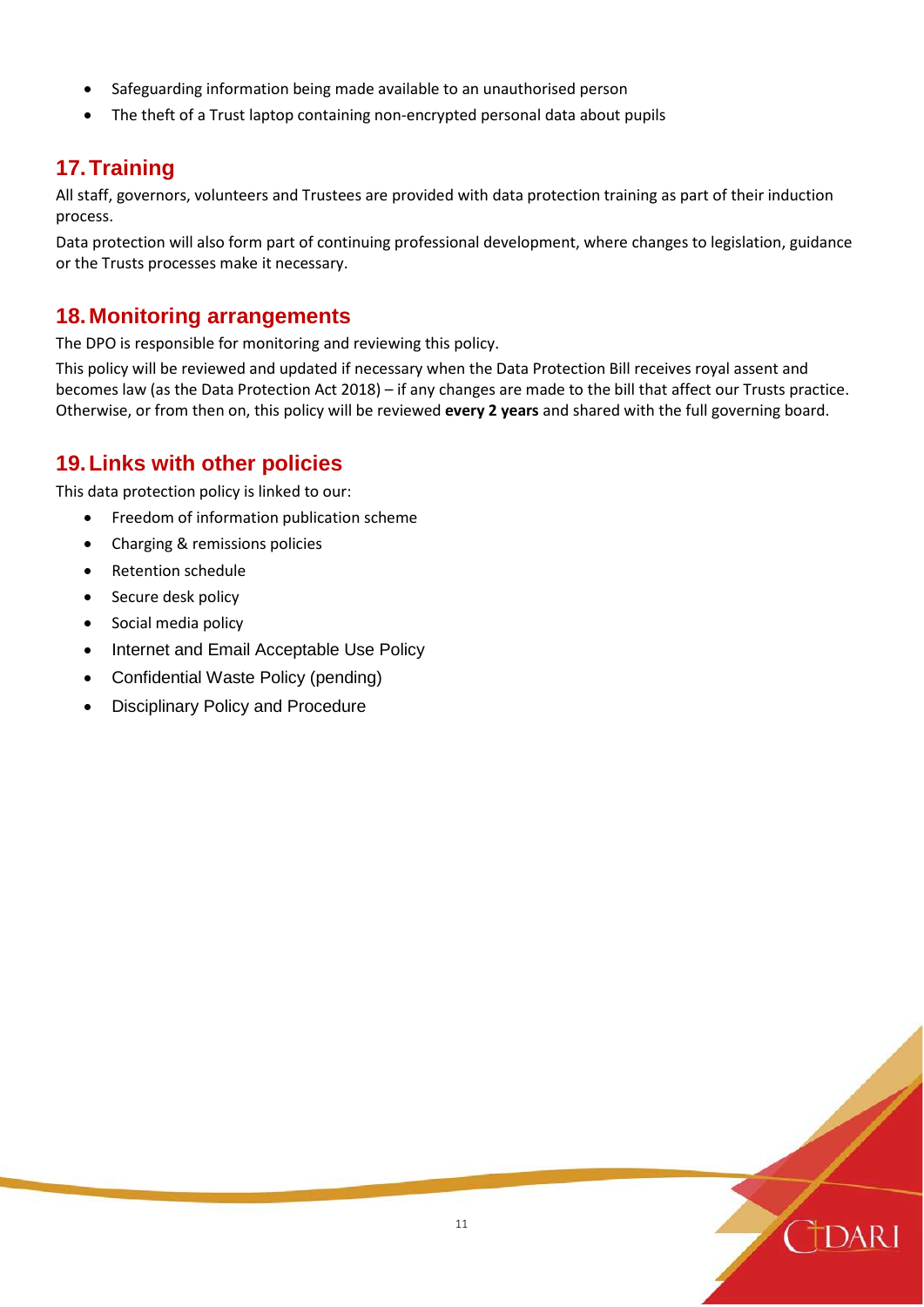# **Appendix 1: Personal data breach procedure**

**This procedure is based on [guidance on personal data breaches](https://ico.org.uk/for-organisations/guide-to-the-general-data-protection-regulation-gdpr/personal-data-breaches/) produced by the ICO.**

- On finding or causing a breach, or potential breach, the staff member or data processor must immediately notify the DPO
- The DPO will investigate the report, and determine whether a breach has occurred. To decide, the DPO will consider whether personal data has been accidentally or unlawfully:
	- o Lost
	- o Stolen
	- o Destroyed
	- o Altered
	- o Disclosed or made available where it should not have been
	- o Made available to unauthorised people
- The DPO will alert the CEO
- The DPO will make all reasonable efforts to contain and minimise the impact of the breach, assisted by relevant staff members or data processors where necessary. (Actions relevant to specific data types are set out at the end of this procedure)
- The DPO will assess the potential consequences, based on how serious they are, and how likely they are to happen
- The DPO will work out whether the breach must be reported to the ICO. This must be judged on a case-bycase basis. To decide, the DPO will consider whether the breach is likely to negatively affect people's rights and freedoms, and cause them any physical, material or non-material damage (e.g. emotional distress), including through:
	- o Loss of control over their data
	- o Discrimination
	- o Identify theft or fraud
	- o Financial loss
	- o Unauthorised reversal of pseudonymisation (for example, key-coding)
	- o Damage to reputation
	- o Loss of confidentiality
	- o Any other significant economic or social disadvantage to the individual(s) concerned

If it's likely that there will be a risk to people's rights and freedoms, the DPO must notify the ICO.

- The DPO will document the decision (either way), in case it is challenged at a later date by the ICO or an individual affected by the breach. Documented decisions are stored centrally at the Trust offices.
- Where the ICO must be notified, the DPO will do this via the ['report a breach' page of the ICO website](https://ico.org.uk/for-organisations/report-a-breach/) within 72 hours. As required, the DPO will set out:
	- o A description of the nature of the personal data breach including, where possible:
		- The categories and approximate number of individuals concerned
		- The categories and approximate number of personal data records concerned
	- o The name and contact details of the DPO
	- o A description of the likely consequences of the personal data breach